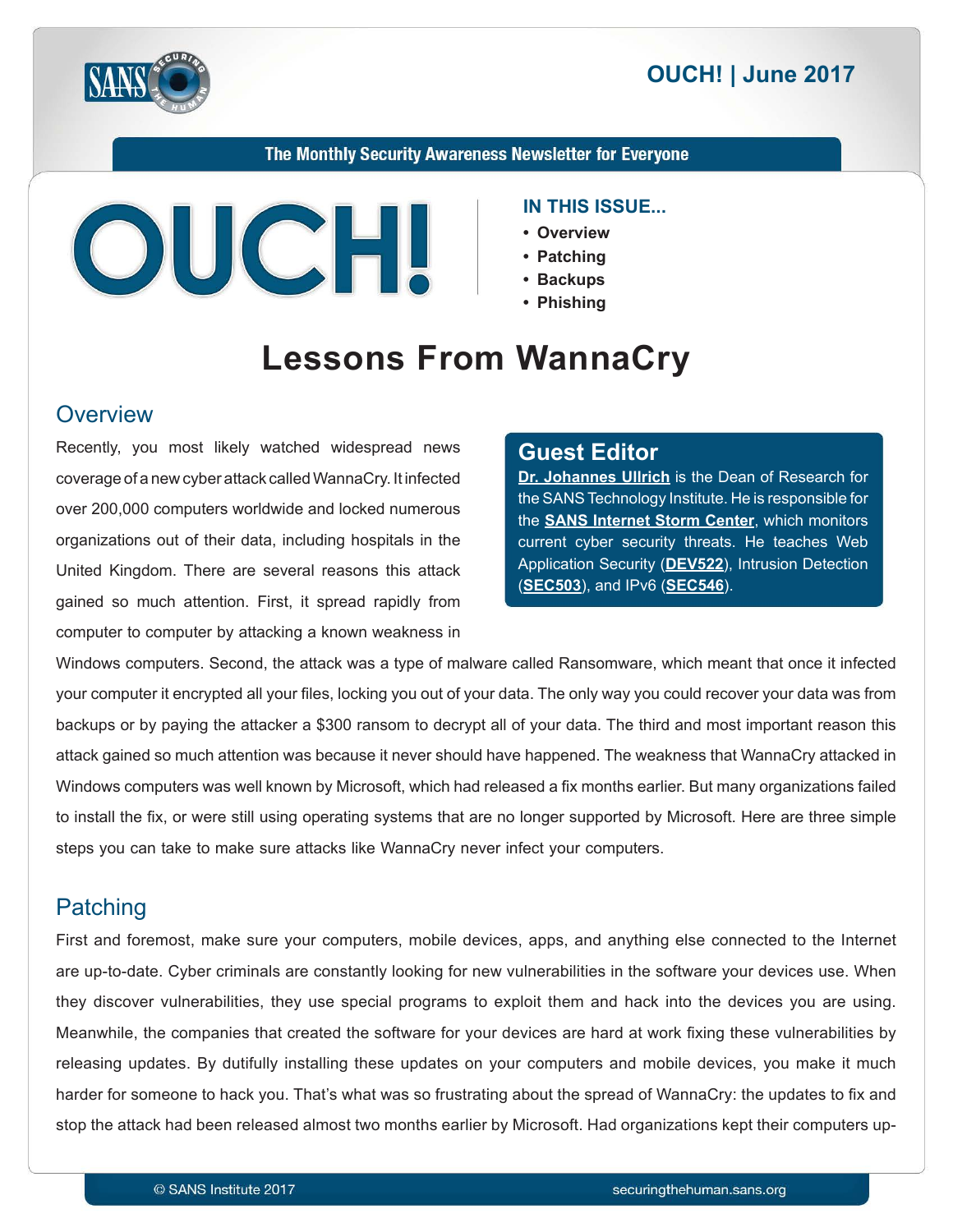# **2017 | OUCH! | June 2017**



## **Lessons From WannaCry**

to-date, the attack would never have worked. To ensure that your devices stay current, enable automatic updating whenever possible to almost any technology connected to a network. This includes not just your computers and mobile devices, but also Internet-connected TVs, home routers, and gaming consoles (and someday perhaps even your car). If your operating systems or devices are so old that they are no longer supported with security updates, as is the case with Windows XP, replace them with new ones that are supported.

#### **Backups**

In some cases, cyber attacks like Ransomware may even infect up-to-date systems. A second way to protect yourself is to back up your data. Backups are copies of your information stored somewhere other than on your



The key to protecting yourself from attacks like *WannaCry is to follow three simple steps: keep your computers updated, be wary of phishing* attacks, and back up your systems.

computer or mobile device. When you lose valuable data, you can recover that data from your backups. Unfortunately, too many people fail to perform regular backups, even though they are simple and inexpensive. There are two ways to back up your data: physical media or cloud-based storage. Each approach has advantages and disadvantages. You can use both approaches at the same time if you are unsure which one to use.

Physical media is devices you control, such as external USB drives or network-connected drives located in your home or office. The advantage of using your own physical media is that it enables you to bac kup and recover large amounts of data very fast. The disadvantage is that if you become infected with malware, such as Ransomware, it is possible for the infection to spread to your backups. If you are using physical media for backups, you should store copies of your backups off site in a secure location. Make sure any backups you store are properly labeled.

Cloud-based solutions are online services that back up and store your files on the Internet. Typically, you install an application on your computer. The advantage of cloud-based solutions is their simplicity. In addition, if you become infected with Ransomware, the infection cannot access cloud-based backups. The disadvantage is that it can take a long time to